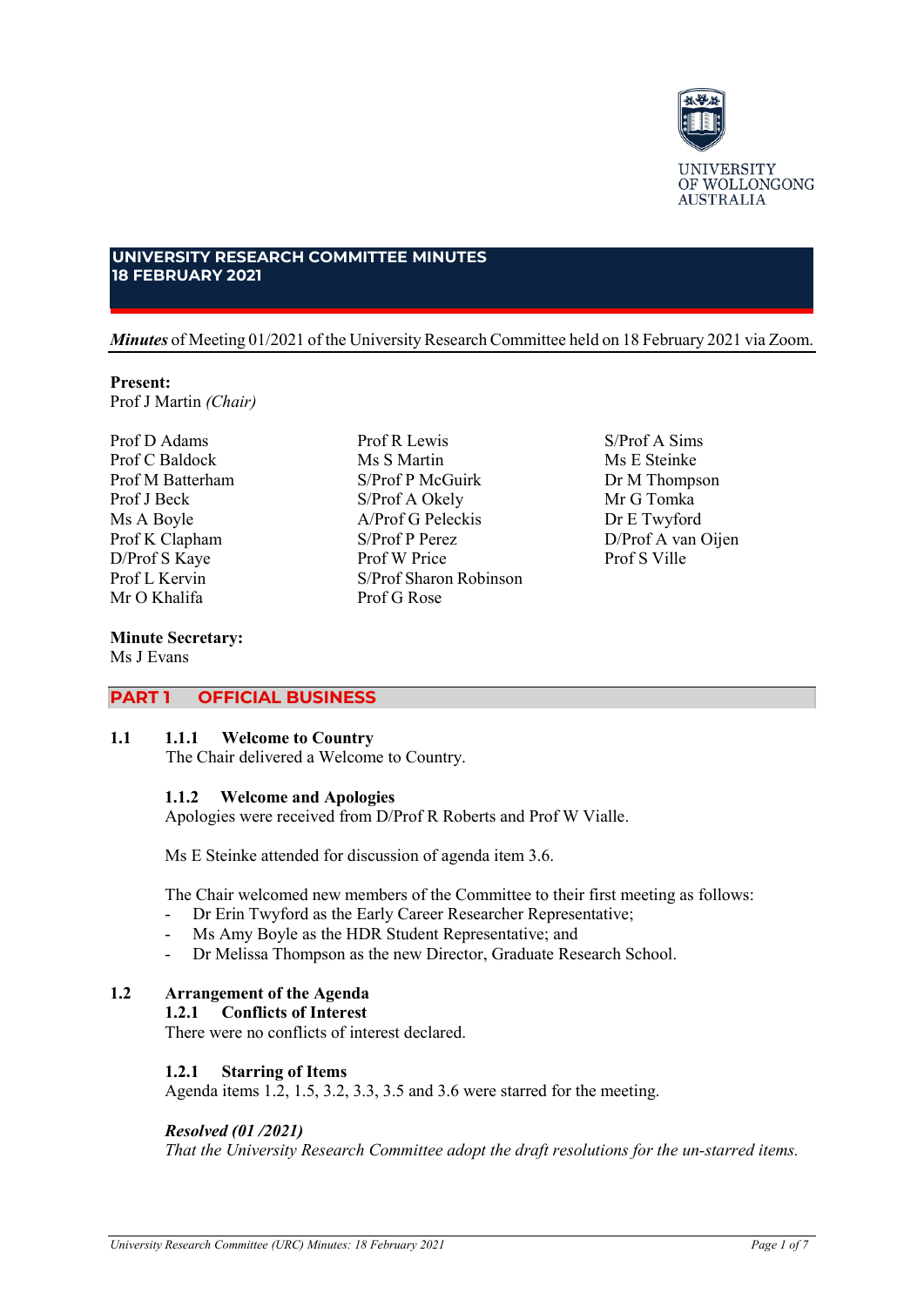# **1.3 Minutes of the Previous Meeting**

# *Resolved (02/2021)*

*That the minutes of the previous meeting held on 21 October 2020, as attached to the agenda paper, be confirmed and signed as a true record.*

# **1.4 Business Arising from the Minutes**

There was no business arising from the minutes.

## **1.5 Chair's Business**

# **University Global Partnership Network (UGPN) Conference 2021**

The Chair provided a brief background of UGPN and an update on the conference, to be held as a virtual event from 23 to 26 March 2021, as follows:

- the University of São Paulo, North Carolina State University and the University of Surrey were the founding members of the UGPN with UOW joining in November 2015;
- the UGPN was initiated in 2011 with an aim to create a foundation for international collaboration enabling academics and students from some of the world's top universities to work together on issues of global importance;
- the UGPN Conference, originally to be hosted by UOW in 2020, has moved online for a virtual conference in 2021

The Conference will be chaired by the UOW DVC(R&I), and involving presenters from all four Universities. The program will include:

- Plenaries from UOW researchers and professional staff on tackling global issues;
- Themed workshops targeting key UN SDGs:
	- o Health and wellbeing;
	- o Industries for the future; and
	- o Sustainable planet
- Resiliency workshops to share information on innovations in remote learning and hybrid education, student and staff mobility and operating remotely in a pandemic; and
- Day 4 of the Conference will include a combined Plenary and Research Collaboration Fund Panel session and handover to the incoming Chair.

On the last day of the Conference, there will be a call for funding for the UGPN Collaboration Fund, with themes still to be decided. The last day will also showcase previous grant winners.

## **One-UOW Tranche 2 Research Support**

The Chair advised that the consultation process for Tranche 2 of the One-UOW pooled services operating model commenced. Tranche 2 continues the alignment of functions across the University, reducing duplicated activities and processes in the following areas:

- DVC (Education) portfolio Technology-enhanced learning;
- DVC (Research and Innovation) portfolio Research support;
- Information Management and Technology Services IT services; and
- Faculties: Research support, IT services, Technology-enhanced learning.

The Chair further advised that the primary motivation for the One-UOW Model is to reduce costs. All information regarding the process, including proposed changes, new structures timetables and consultation sessions is available on the staff intranet. All staff are encouraged to take the time to attend consultation sessions, review information and provide feedback using the portal on the staff intranet. The Chair further encouraged staff to look out for one another and be particularly patient and supportive of directly impacted colleagues who are likely to be feeling overwhelmed and distressed during this time of change.

As part of the Tranche 2 process, the following reports have also been made available: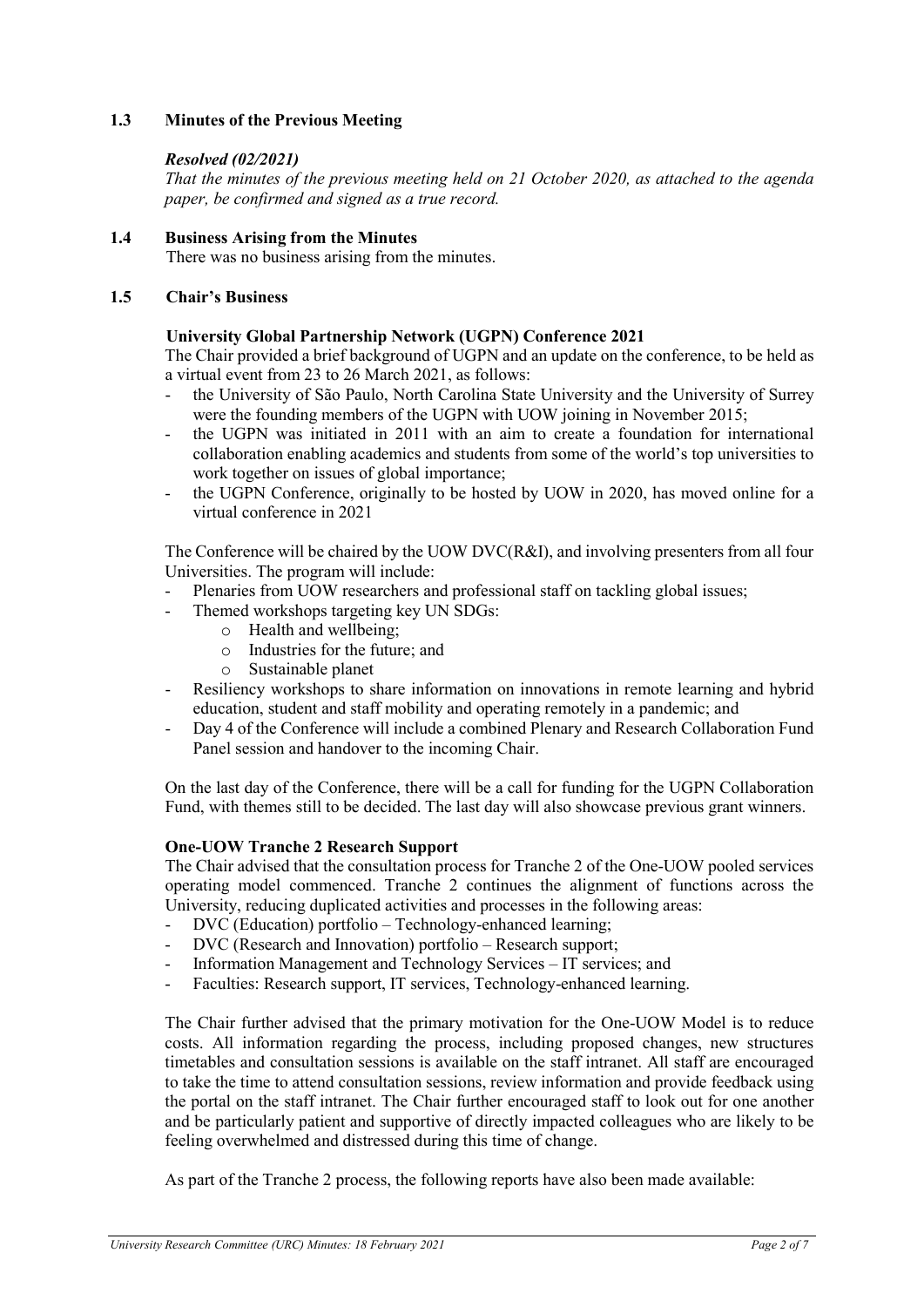- RSO/ICR Review Report and Management Response; and
- GRS Review Report and management Response.

Following questions from the Committee, the Chair:

- confirmed that proposals may be modified following the feedback received and that all information and timelines are available on the [UOW Intranet;](https://intranet.uow.edu.au/business-recovery/index.html)
- was unable to provide what the actual cost savings are as a result of Tranche 2 however emphasised that the whole process is motivated by cost cutting and that Tranche 1 and Tranche 2 is expected to achieve recurrent cost savings of up to \$10 million per year.

## **Young Tall Poppy Science Awards**

The Chair advised that nominations for the Young Tall Poppy Science Awards are now open and encouraged Committee members to nominate suitable colleagues.

#### **ERA/EI Processes**

Processes for ERA and EI 2023/2024 will begin this year due to the FOR Code changes and significant changes at UOW. Communication about the processes and timelines will be communicated soon.

#### **RaID Reviews**

The Chair advised that during 2021 a Research Stocktake is planned for quarter 3, followed by a review of Centres and Institutes in quarter 4. Following questions from the Committee, the Chair confirmed:

- that the intention is for the outcomes of both reviews to be released at the end of 2021 to ensure they are factored into budgets for 2022, however this is the intention only and there are various factors that may slow down the review processes;
- work on the Terms of Reference for the Centres and Institutes Review is planned for quarter 2 and feedback is welcomed from Committee Members, noting that the incoming Vice-Chancellor would also likely provide input; and
- that the Centres and Institute Review would also look to establish where the research priorities are during an environment of limited available resources.

# **PART 2 CONFIDENTIAL BUSINESS**

**2.1 No confidential business.**

# **PART 3 GENERAL BUSINESS**

#### **3.1 Research and Innovation Report**

#### *Resolved (03/2021)*

*That the University Research Committee note the Research and Innovation Report for the February 2021 URC Meeting, as provided in the agenda papers.*

## **3.2 Graduate Research Update**

The Dean of Graduate Research provided an update on Graduate Research.

#### **Graduate Research Committee**

As recommended in the 2019 Graduate Research School Review and Recommendation Report, a new subcommittee, the Graduate Research Committee (GRC) is being established. This will be a sub-committee of the URC and result in changes to the URC Terms of Reference and Membership. Representation of the Thesis Examination Committee (TEC) on the URC will now cease as the Chair TEC will now report through the new GRC. Further details are provided in Agenda Item 3.3. The Dean of Graduate Research clarified a number of questions relating to the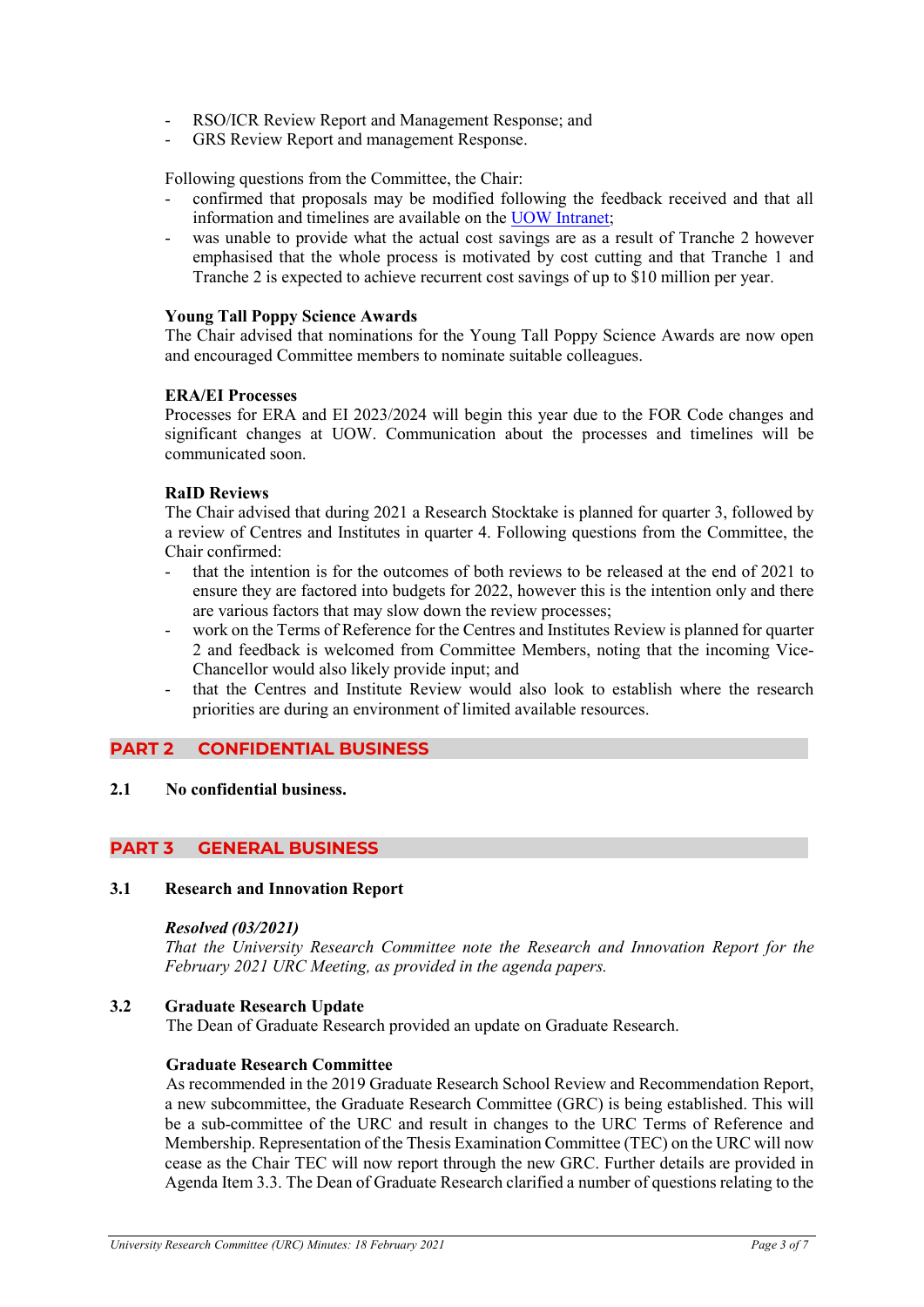membership of the new Committee, noting that the whilst the membership included all the Associate Deans Research (ADR) and just one Head of Postgraduate Studies (HPS), the ADR is able to nominate a representative on the Committee on their behalf, which may be a HPS (or someone else from within their faculty).

# **Scholarships**

The Graduate Research Report included in the agenda papers summarizes the latest HDR Scholarship Allocation based on the new model that was introduced in 2020. A further round of HDR Scholarship allocations will be held soon and details of the timing of this next round will be advised in the coming weeks. The overall number of HDR Scholarships through this process has increased. The new formula and process will provide a more transparent process, giving faculties more control and ensuring they can make more strategic decisions at faculty level. The Committee briefly discussed:

- what will be the effect of not including PhD Scholarships in Fellowship applications to the ARC going forward;
- what the Graduate Research Environment will look like in the future considering the reduction in international students and challenges and uncertainty around Chinese students;
- what the process will be around deferrals, overseas enrolments and travel exemptions; and
- what will be the KPI's and marketing strategies for the Graduate Research Environment in the future?

# **Graduate Certificate in Research**

The development of the Graduate Certificate in Research is progressing. A Working Party has been established with the group running various surveys, focus groups and interviews. This consultation process is ongoing with a university-wide consultation to be held soon, followed by the proposal going through the GRC, the URC and UEC, and finally Academic Senate for approval with a current planned commencement in 2022.

The Committee discussed the Masters of Research (MRES) and Masters of Philosophy (MPHIL) and whether they would, in light of the introduction of the Graduate Certificate in Research, be restructured/reviewed. The Dean of Graduate Research noted an institutional wide conversation is required and underway to ensure UOW are providing important research pathways going forward. Preliminary discussion have already been held with the Deputy Vice-Chancellor (Education).

The Committee expressed concerns about the time commitment required by students to complete the Graduate Certificate in Research and how this would all fit in with existing commitments. It was noted that the governance process put in place would address these issues, with a Working Party with representation from across the university having already been formed. The process going forward will not be a directive, but a consultative process.

The Committee further discussed the Graduate Certificate in Research and its alignment with the Bologna Model of Higher Education. Whilst there are a number of issues still to be worked through, and the MRES currently aligns towards the Bologna Model, the Graduate Certificate in Research is focussed on credentialing and formalising the research training that is completed during a PhD. There may be opportunities for the Certificate to be offered as a stand-alone program in the future. A full proposal will be provided in due course.

## **Graduate Research School Performance Report**

The Dean of Graduate Research noted that the Graduate Research School Performance Report 2020 (attachment III), will be provided annually to the URC, with a shorter report provided quarterly to faculties. Due to time constraints, any questions related to the report can be discussed outside this meeting.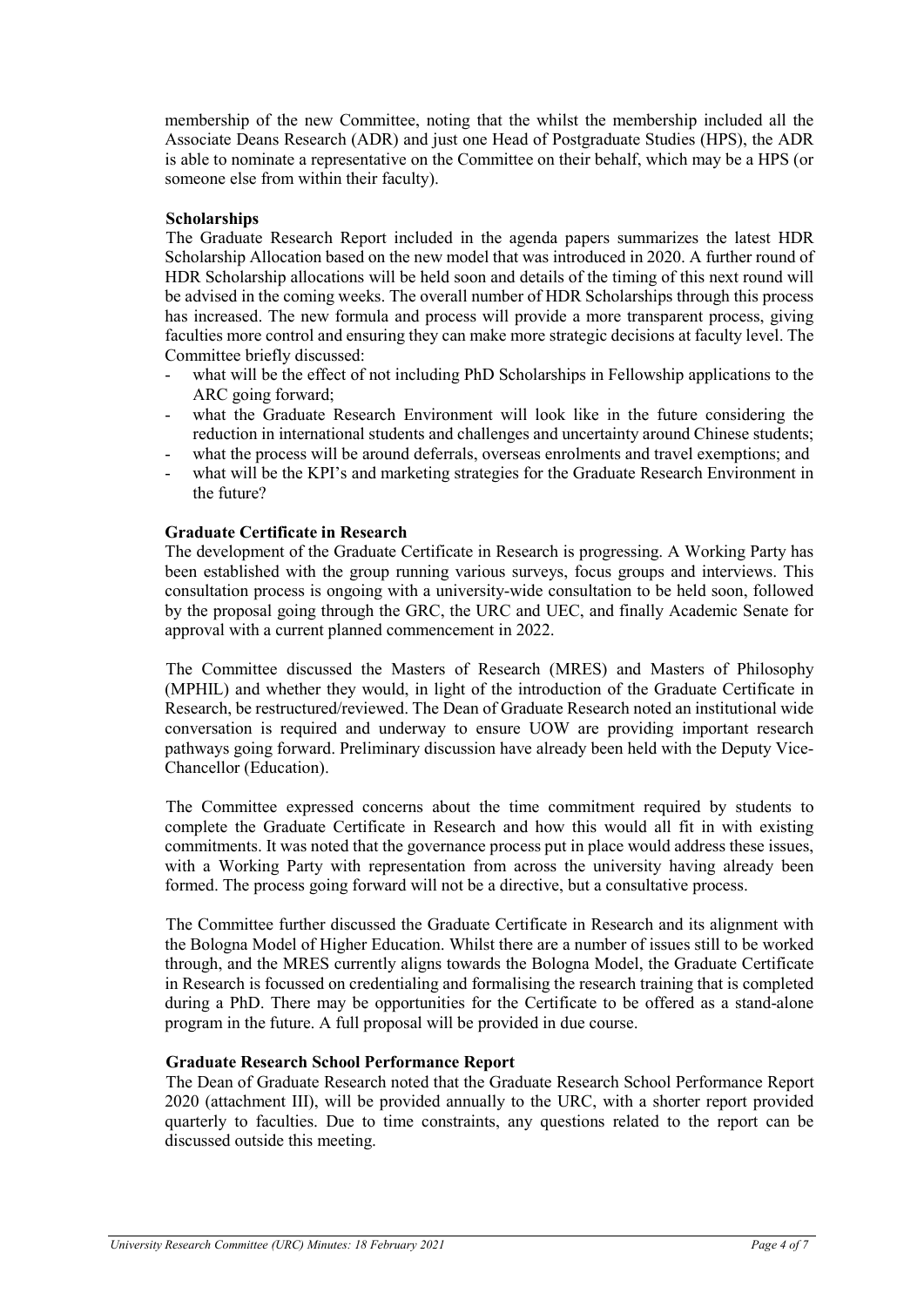# *Resolved (04/2021)*

*That the University Research Committee note the Graduate Research Update, including the*

- *Graduate Research Committee Draft Terms of Reference (attachment I);*
- *Graduate Certificate Development Plan (attachment II);and*
- *Graduate Research School Performance Report 2020 (attachment III);*

*as provided in the agenda papers and as presented by the Dean of Graduate Research, at the URC Meeting.*

## **3.3 University Research Committee Revised Terms of Reference**

The Director, Research Services Office, summarised the Terms of Reference changes as advised in the agenda papers. It was further noted that following these changes, membership of the URC will have 50/50 gender equity.

The Committee questioned the removal of the UOW Dubai Representative from the membership, concerned that this will make it harder to build research networks between UOW and UOW Dubai. It was noted that there are already links between the two, via the UOW Dubai Representative on the Graduate Research Committee, and via the UOW Global Enterprises Representative on the URC.

#### *Resolved (05/2021)*

*That the University Research Committee endorse the Revised University Research Committee Terms of Reference, as provided in the agenda papers and forward to Academic Senate for approval.*

## **3.4 Revised IP Commercialisation Revenue Policy & Commercial Research Policy**

#### *Resolved (06/2021)*

*that the University Research Committee endorse the Revised Intellectual Property Commercialisation Revenue Policy and the Revised Commercial Research Policy, as provided in the agenda papers, and forward to Academic Senate for approval.*

## **3.5 Research Services Office/Innovation & Commercial Research Review Update**

The DVCR&I advised that the Review Final Report and Management Response are now available on the intranet and included in the agenda papers. Although the review was commissioned prior to the onset of the COVID-19 pandemic, and is separate from and independent of the One-UOW strategy, some recommendations align with One-UOW's pooled service model, and the need to reduce duplication and aggregate resources for greater impact. It was noted that a number of the recommendations will require a broader review of the RaID Portfolio to accommodate those recommendations.

The Committee noted that they were happy to see the importance placed on the Research Services Office and also welcomed Recommendation 1, that the Research Block Grants would be centralised with the DVCR&I and allocated strategically. There were however some concerns about the timing of this implementation at the same time as the planned Research Stocktake and Review of Research Institutes and Centres. The DVCR&I advised that 2021 would be a transitional year with implementation of Recommendation 1 to occur in 2022. The Committee also expressed concerns about research capability going forward, given that a lot of research has been affected by the ongoing One-UOW process, urging the process to be completed as soon as possible. Feedback from Committee Members about all processes is welcome.

## *Resolved (07/2021)*

*that the University Research Committee note the Review of RSO and ICR Final Report and Management Response, as provided in the agenda papers.*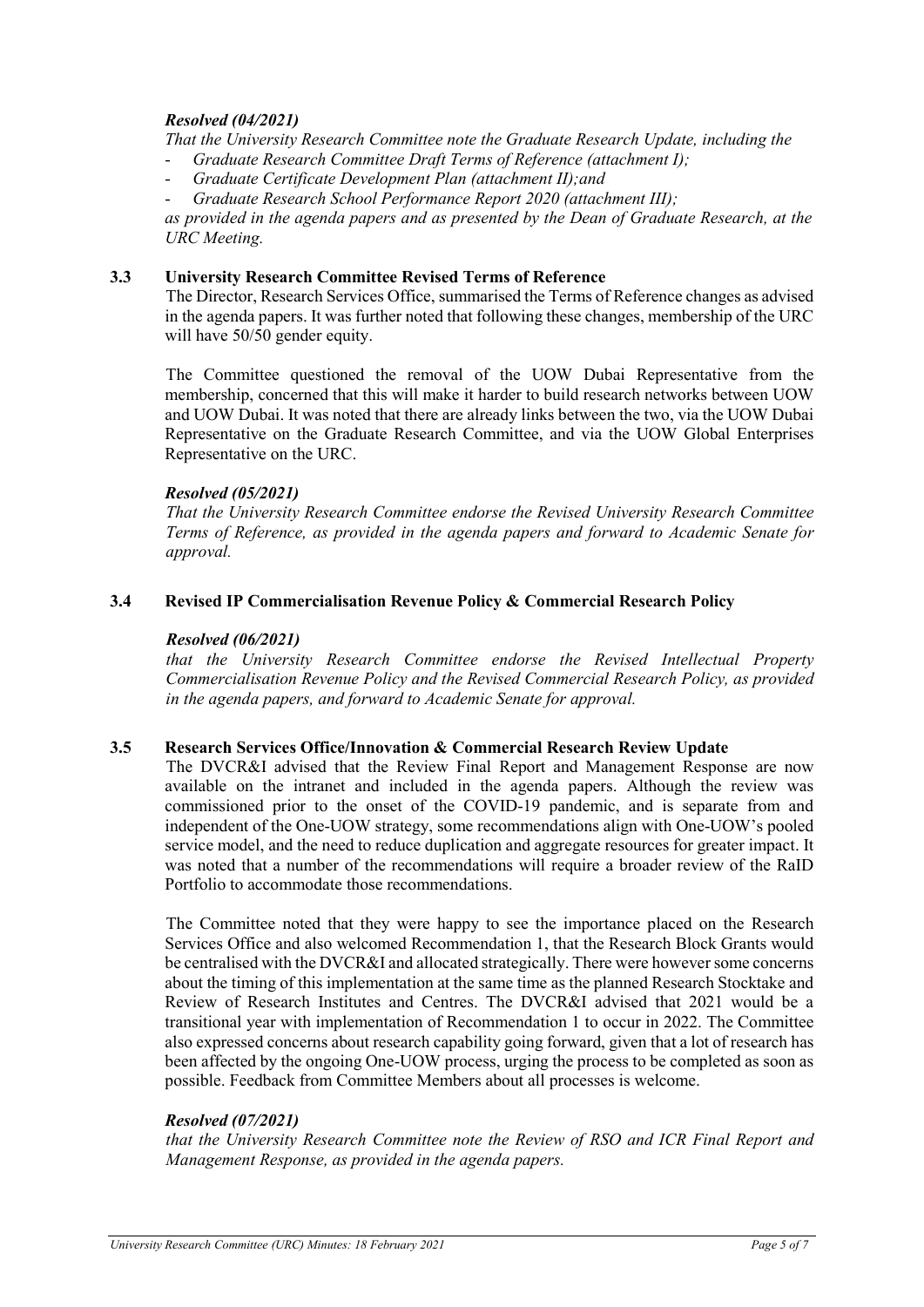# **3.6 Foreign Relations Update**

The Research Ethics and Integrity Manager provided an update to the Committee on the new Foreign Relations Legislation that came into effect in December 2020. This legislation sits alongside the Foreign Interference Legislation 2018 and both govern the regulation of international research to protect the national interest.

From March 2021 there will be notification requirements under the Foreign Relations Bill for international collaborations that may have the potential to be influenced by the interest of a foreign government. To accommodate this, a new governance structure has been implemented at UOW to carry out assessments and provide notifications. Details on this new structure will be tabled at VCAG on 1 March, with notifications to government for prospective research collaborations to begin from 10 March. Existing research collaborations must be notified by 10 June. Responsibility for management of the new structure, training and processes will sit with the Global Strategy Division. The RSO has implemented an interim process via the Grants & Development Unit, while the Commercial Research Unit has a similar process for Commercial Contracts. The UOW Conflict of Interest Policy is also being amended to address foreign responsibilities. Further training and information across UOW will be provided in due course.

The Committee asked about a recent report published, where UOW was reported as having UOW Scholars as part of the 1000 Talent Program, and what (if any) action is being taken to avoid potential embarrassment to UOW. The DVCR&I advised that the VC has made contact with the publisher asking for details of those 12 identified, with the publisher advising that the author of the report has since left the organisation and that they would not be responding to any questions due to legal reasons.

# *Resolved (08/2021)*

*That the University Research Committee note the Foreign Relations Update, as provided by the Research Integrity and Ethics Manager, at the URC Meeting.*

# **PART 4 BUSINESS FROM UOW COMMITTEES**

## **4.1 Thesis Examination Committee**

## *Resolved (09 /2021)*

*That the University Research Committee note the meeting summaries of the September 2020, October 2020 and November 2020 Thesis Examination Committee, as provided in the agenda papers.*

## **4.2 SAGE Athena Swan Implementation Committee**

## *Resolved (10 /2021)*

*That the University Research Committee note the minutes of the 22 October 2020 Meeting of the SAGE Athena Swan Implementation (SASI) Committee, as provided in the agenda papers.*

## **4.3 Research Integrity Committee**

## *Resolved (11/2021)*

*That the University Research Committee:*

- *note the minutes of the 15 October 2020 and 3 December 2020 Meetings of the Research Integrity Committee; and*
- *approve the minor amendment to the RIC Membership;*
- *as provided in the agenda papers.*